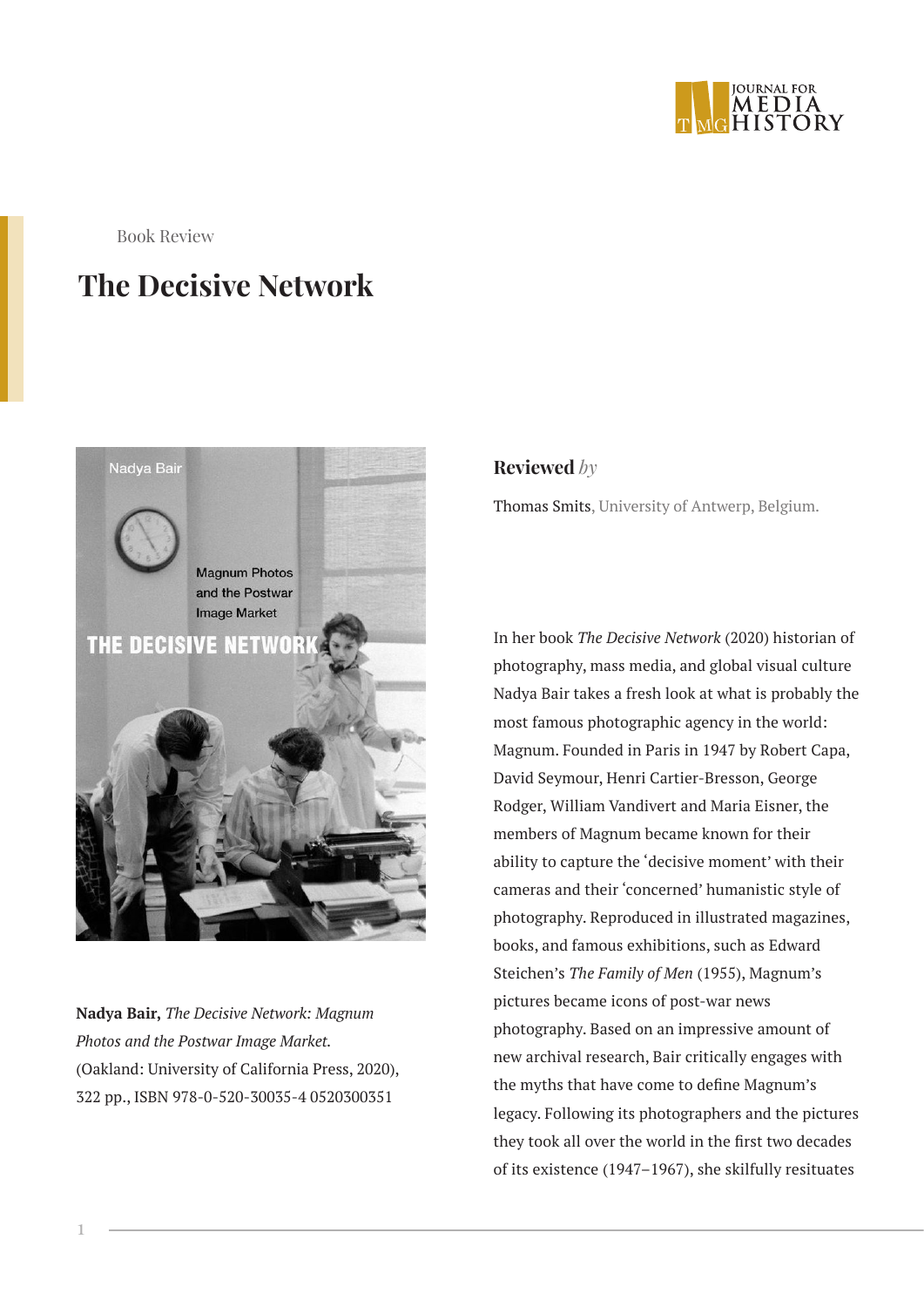**TMG 25 (1) 2022** *Book Review*



Magnum and its most famous pictures series in the visual culture of the post-war period.

Bair's book not only presents new archival research, but also looks at Magnum through a new conceptual lens. In 1952, Cartier-Bresson famously coined the 'decisive moment' to describe the precise instant when form and content perfectly align on a picture. He believed that only truly exceptional photographers could capture this moment, knowing instinctively to take the shot at the exact right moment. In a smart play of words, Bair centres her book around the decisive *network* - the manifold connections between photographers, writers, spouses, secretaries, editors, darkroom assistants, publishers, corporate leaders, and museum curators - to explain the power of Magnum's pictures. Seeing photography as a collective enterprise that stretches over time, she argues that the interplay between nodes in a network, rather than the genius of individual photographers, *make* great pictures.

The shift from moment to network leads Bair to describe Magnum as a business rather than an ideological enterprise. Arguing that its famous founders and their editors were 'unabashed entrepreneurs' who understood that they needed to sell pictures as well as ideas about 'what those pictures could do', six chapters describe how the agency blurred the lines between news (chapter 2 and 3), travel (chapter 4) and corporate (chapter 5) photography. The sixth chapter notes how, from the early 1970s onwards, Magnum's pictures files were monetised and, after being spit into individual artistic *oeuvres*, used to uphold the

'mythologies about the origins of Magnum and its place in twentieth-century photojournalism.'

Chapter one places Magnum in the history of modern visual coverage of the news. Bair emphasises the importance of the Second World War for the founding of Magnum. It enlarged the demand for visual news, dramatically sped up the production of pictures, and brought the founders of Magnum together. All in all, the war shaped how Magnum would approach the business of photojournalism. Building on the different national backgrounds of its founders, Bair describes how the agency build an extensive transnational network of sales representatives who sold its pictures to publications in the United States and a range of European countries.

Chapter two discusses two famous post-war projects of Magnum: 'people are people', which inspired Steichen's *The Family of Men*, and Seymour's 'children of Europe', which, commissioned by UNESCO, documented the struggle of children to regain their childhood in the aftermath of the Second World War. According to Bair, these two projects have often been used to frame Magnum as an agency that mixed 'photography, advocacy, and news.' After critically engaging with these picture series, she argues that they are definitely not exemplary for the day-today activities of Magnum nor the values of its members. Chapter three follows the day-to-day work of Cartier-Bresson, Capa, and Rodger in the post-war years and zooms in on their freelance activities for the American illustrated magazine *Life*. In contrast to previous studies, which she sees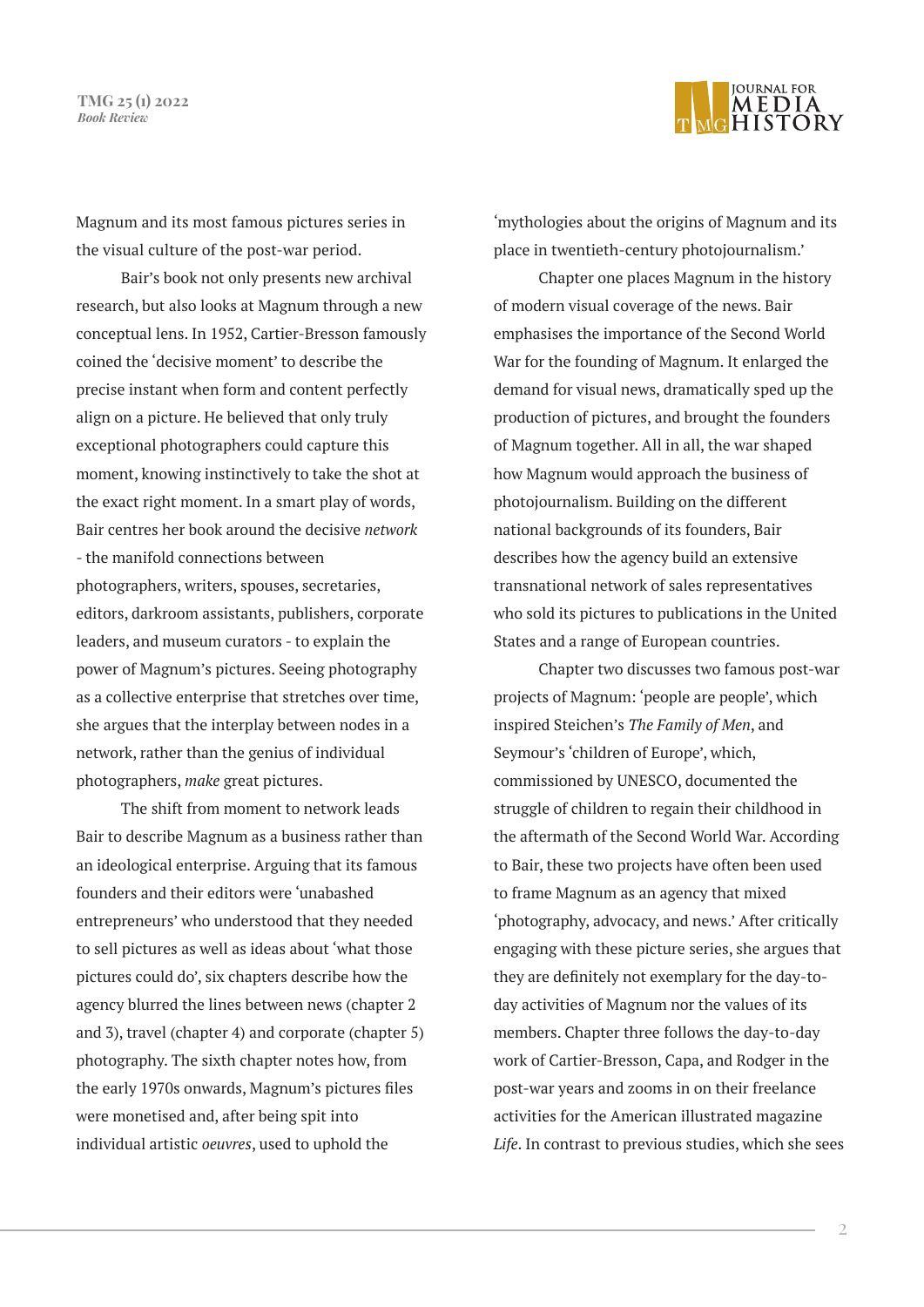**TMG 25 (1) 2022** *Book Review*



as portraying Magnum photographers as concerned 'ideologue(s),' Bair underlines the 'pragmatic and adaptive' nature of the photographers. Magnum's members were more than willing to compromise, both on the artistic as well as the ideological front, to get published, especially if this involved the high fees that *Life* paid.

While Magnum is known for news photography, chapters four and five describe its connection to other lucrative markets. Chapter four discusses several assignments for the *Holiday*  magazine, which sold American consumers visual stories that were 'one part visual stereotype or tourist trap, one part glamor, and two parts color'. While histories of the agency often separate its news photography from its corporate work, describing it as a 'necessary pact with corporate capitalism that photographers had to make,' chapter five discusses the many corporate assignments of the agency in the 1950s and 1960s. According to Bair, this connection to corporate America went against the self-understanding of Magnum's members and the image that it sought to project: 'an organization of independent photojournalists who followed their interests rather than big money.' Demonstrating the benefits of her decisive network approach, the two chapters

effectively show how the agency 'blurred the boundaries between journalistic, travel, and promotional photography in the decade after World War II.'

In Bair's efforts to underline the collective nature of news photography, the role of Magnum's star photographers, or, in other words, their precise contribution to the collective, sometimes disappears from the analysis. How central are they in the decisive network? In line with this, the emphasis on debunking the myths of Magnum, which were often connected to its star photographers, sometimes distracts from the complex and multi-faceted history of the agency and its founders, which the book amply provides. All in all, *The Decisive Network* is a well-written book that presents a wealth of new archival research. Bair diligently reconstructs the connections between Magnum and its American and European clients, showing how the same pictures series were sold to multiple publications, often reframed, mostly by captions, to fit different markets, clients, magazines, and national contexts. The conceptual lens of the decisive network is a truly innovative way to better understand photographic production and will surely inspire new research in the coming years.